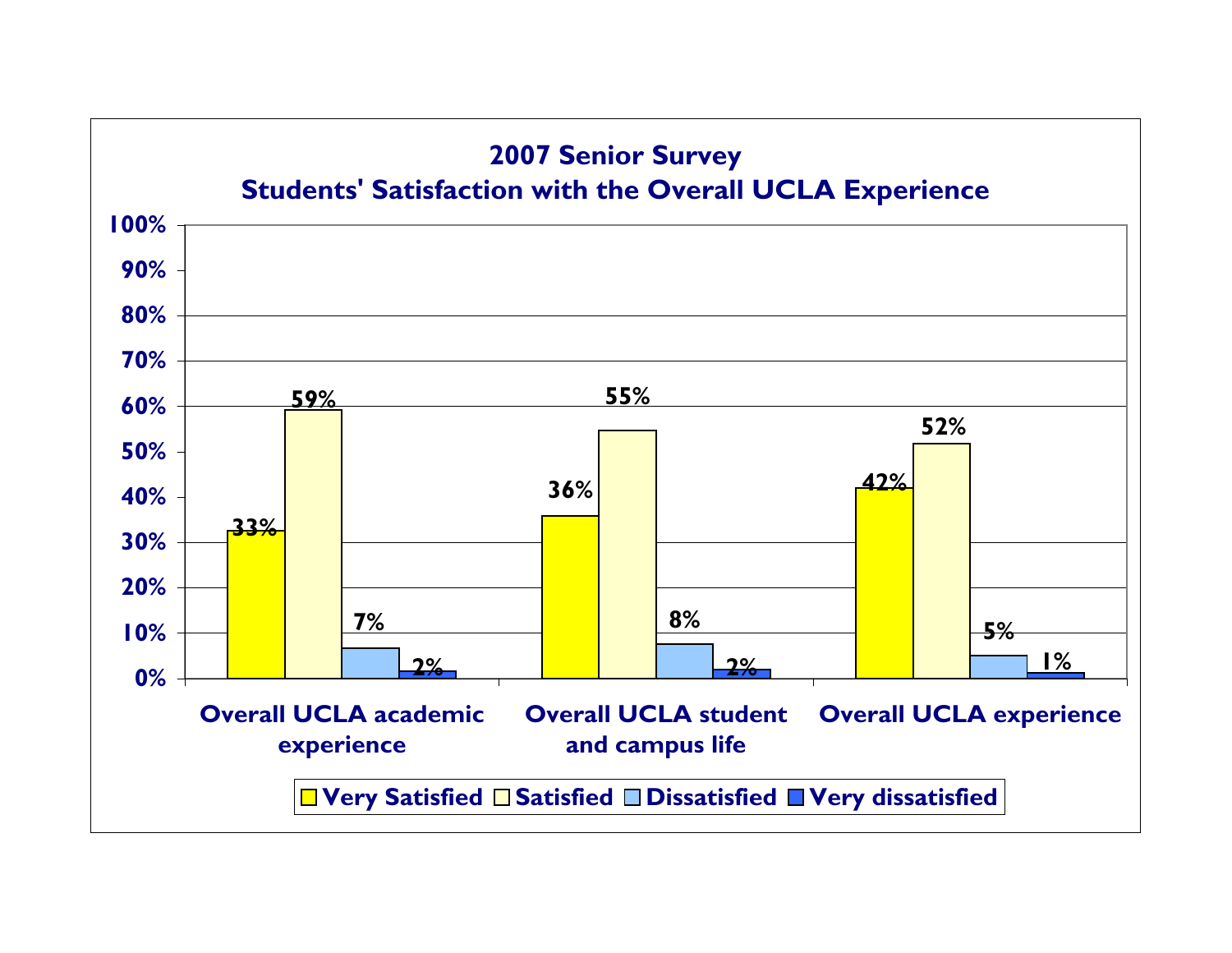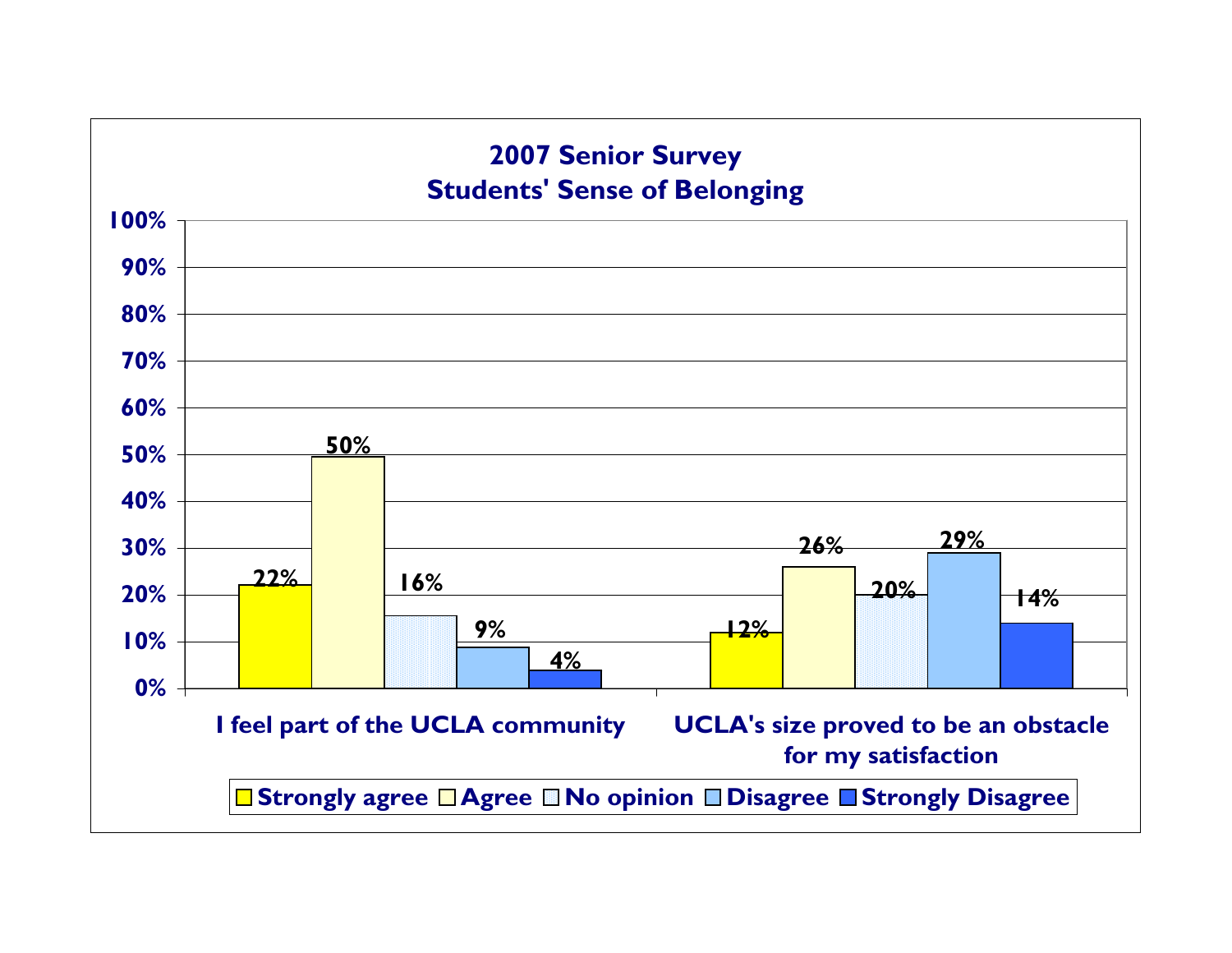## **2007 Senior Survey**

## **Proportion of seniors reporting that their UCLA experience contributed "Quite a bit or "Very much" to their:**

|                                                                       | <b>Percent</b> |
|-----------------------------------------------------------------------|----------------|
| Openness to new ideas and experiences                                 | 80.9           |
| <b>Critical thinking</b>                                              | 79.8           |
| Understanding of one's self, abilities, and interests                 | 77.8           |
| Desire for lifelong learning                                          | 77.4           |
| Ability to make informed decisions that require analyzing information |                |
| from many perspectives                                                | 76.1           |
| Confidence in approaching new areas of learning                       | 75.7           |
| Ability to write term papers, lengthy essays or articles              | 73.7           |
| Ability to get along with different kinds of people                   | 73.0           |
| Understanding of different philosophies, cultures and ways of life    | 72.1           |
| Ability to communicate effectively in writing                         | 69.7           |
| Self-managment skills                                                 | 68.5           |
| Ability to uphold high ethical standards                              | 67.9           |
| Quantitative reasoning                                                | 64.3           |
| Ability to communicate effectively verbally                           | 64.2           |
| Ability to work effectively in a group                                | 60.7           |
| Leadership skills                                                     | 56.6           |
| Interest in community service and engagement                          | 52.1           |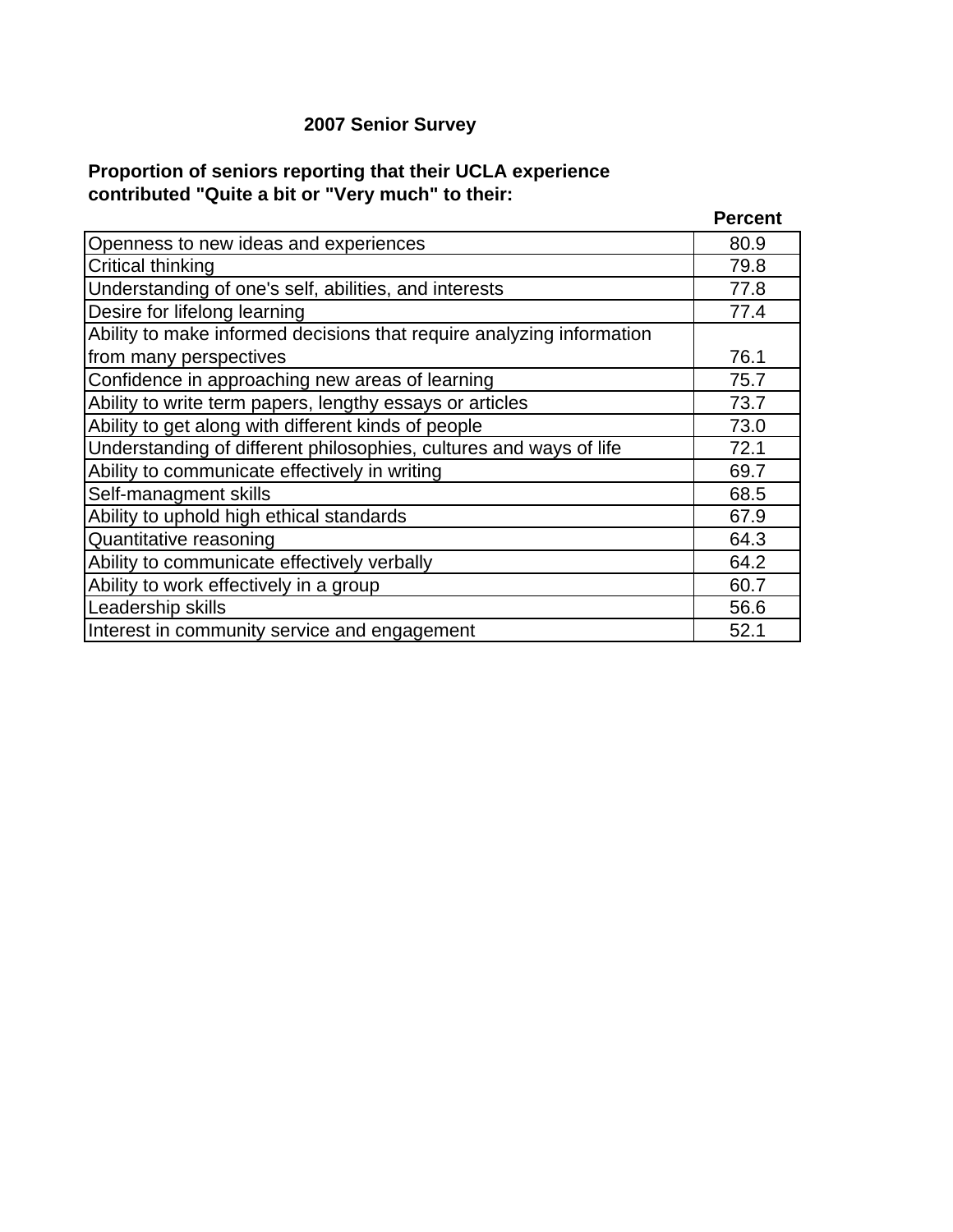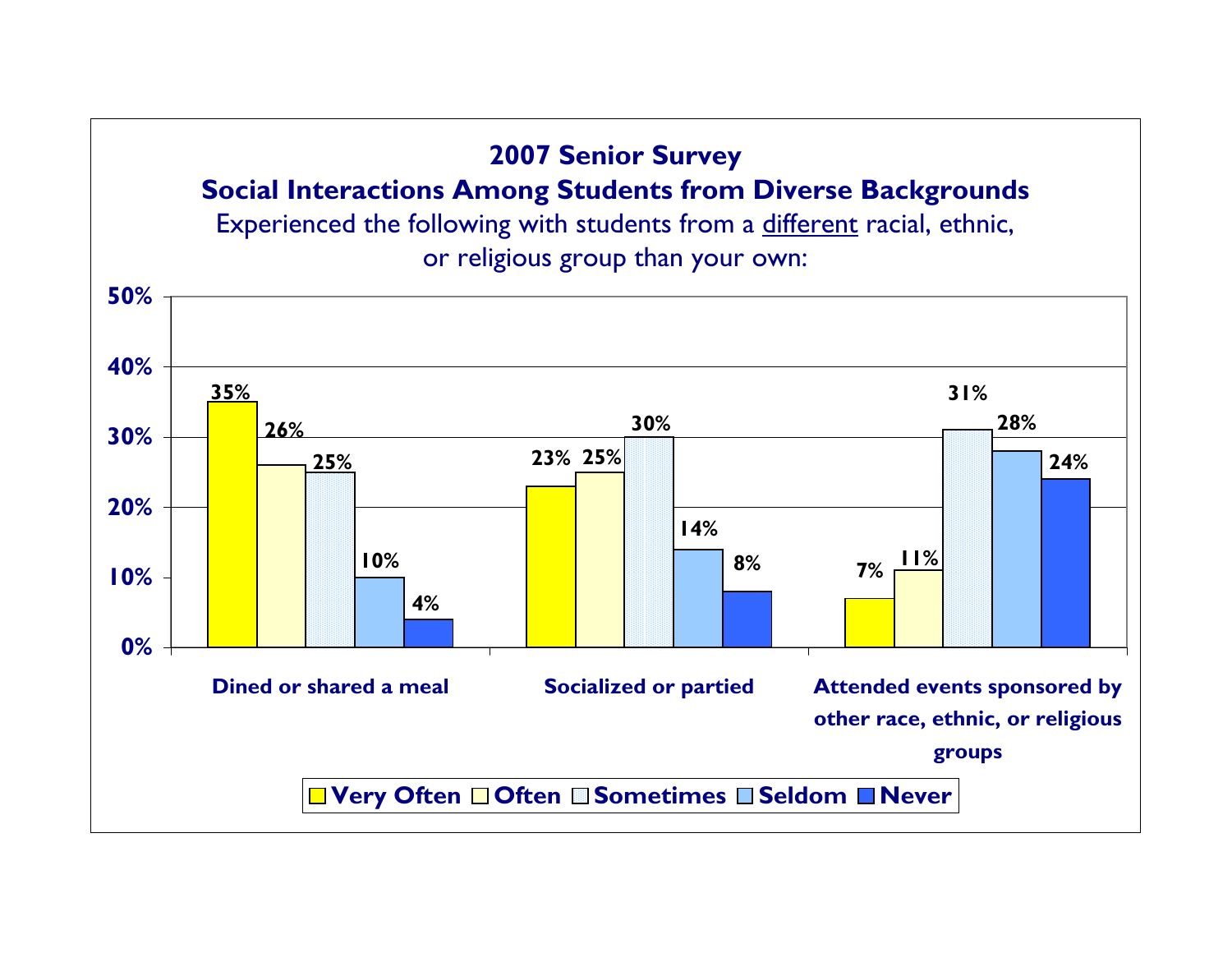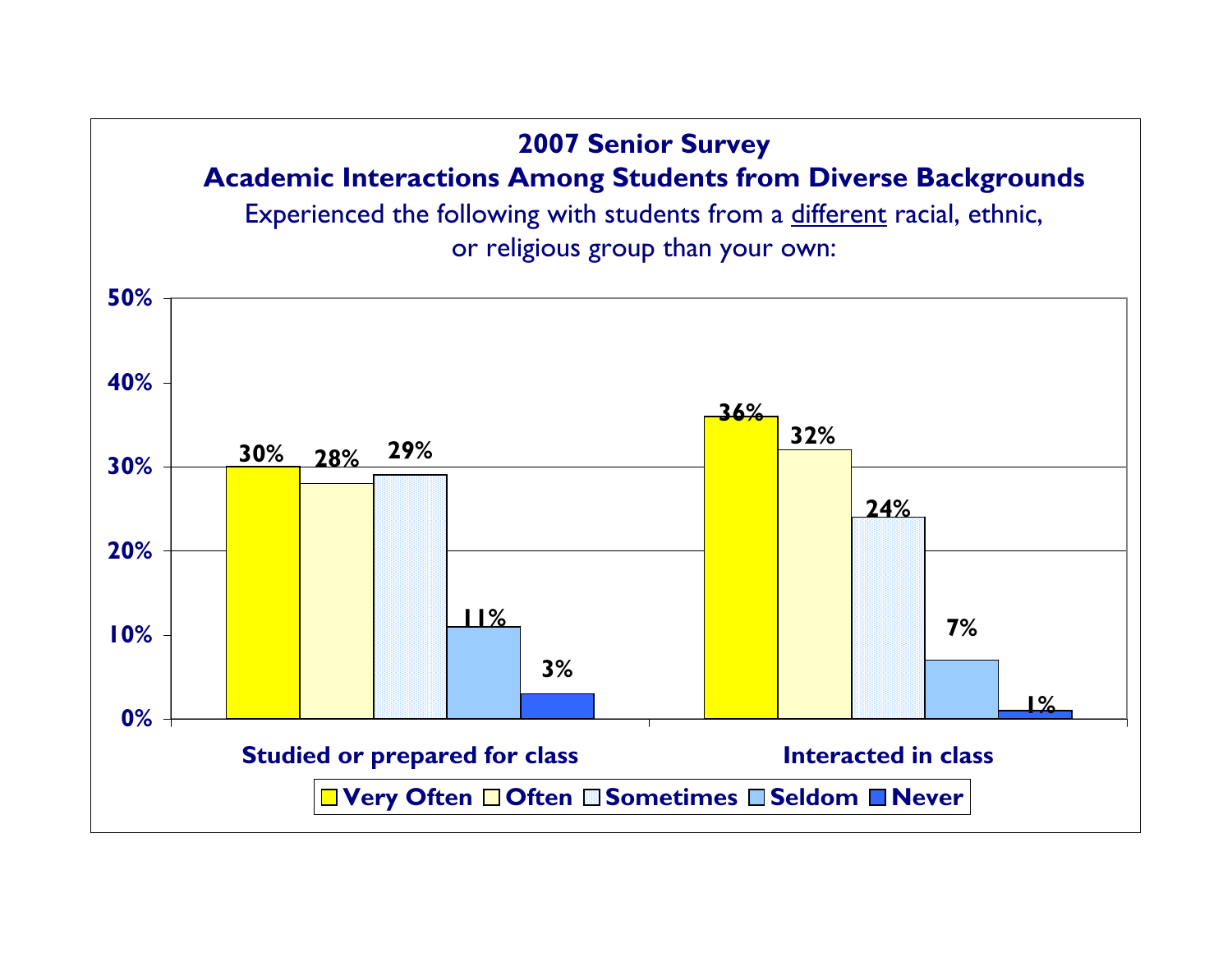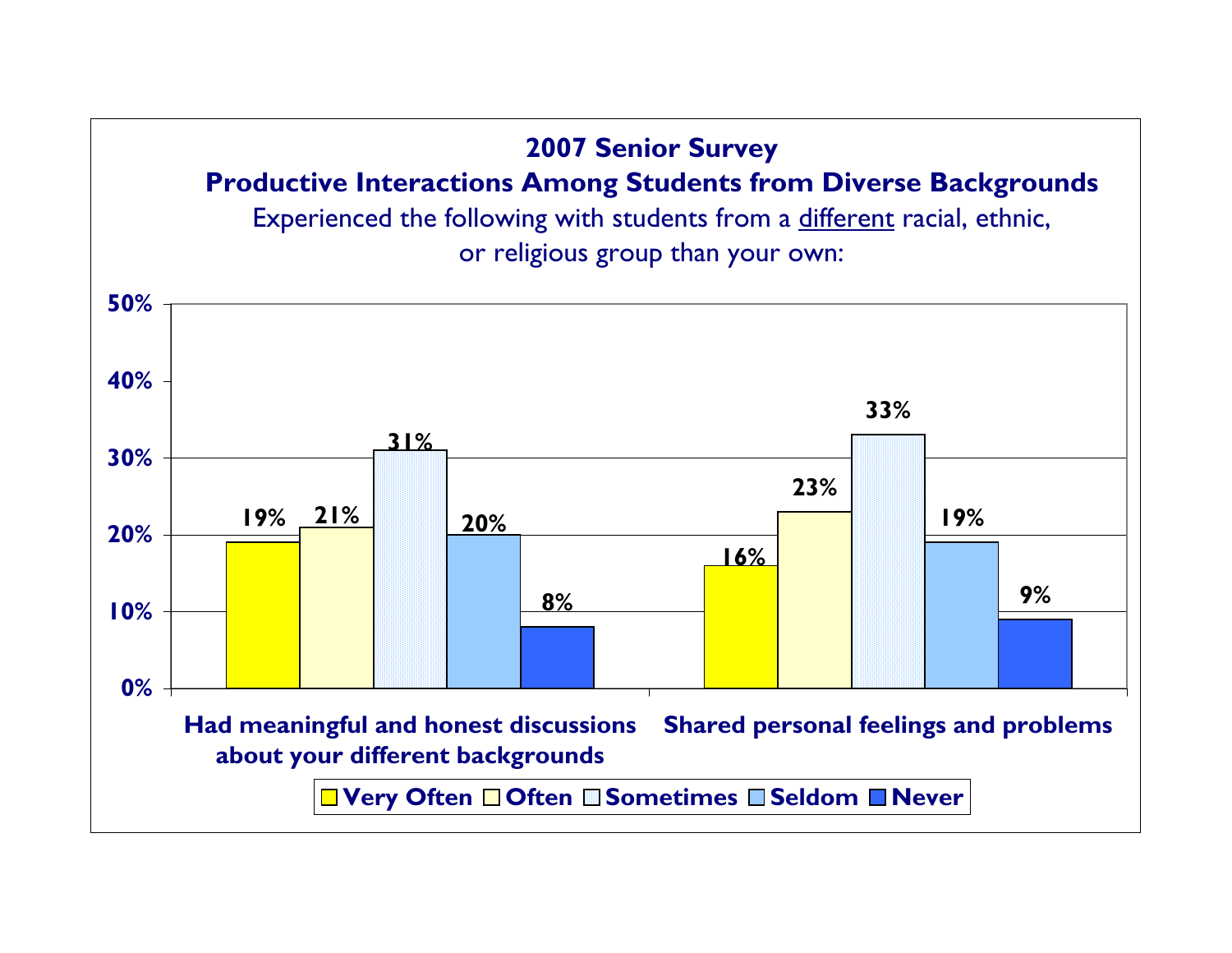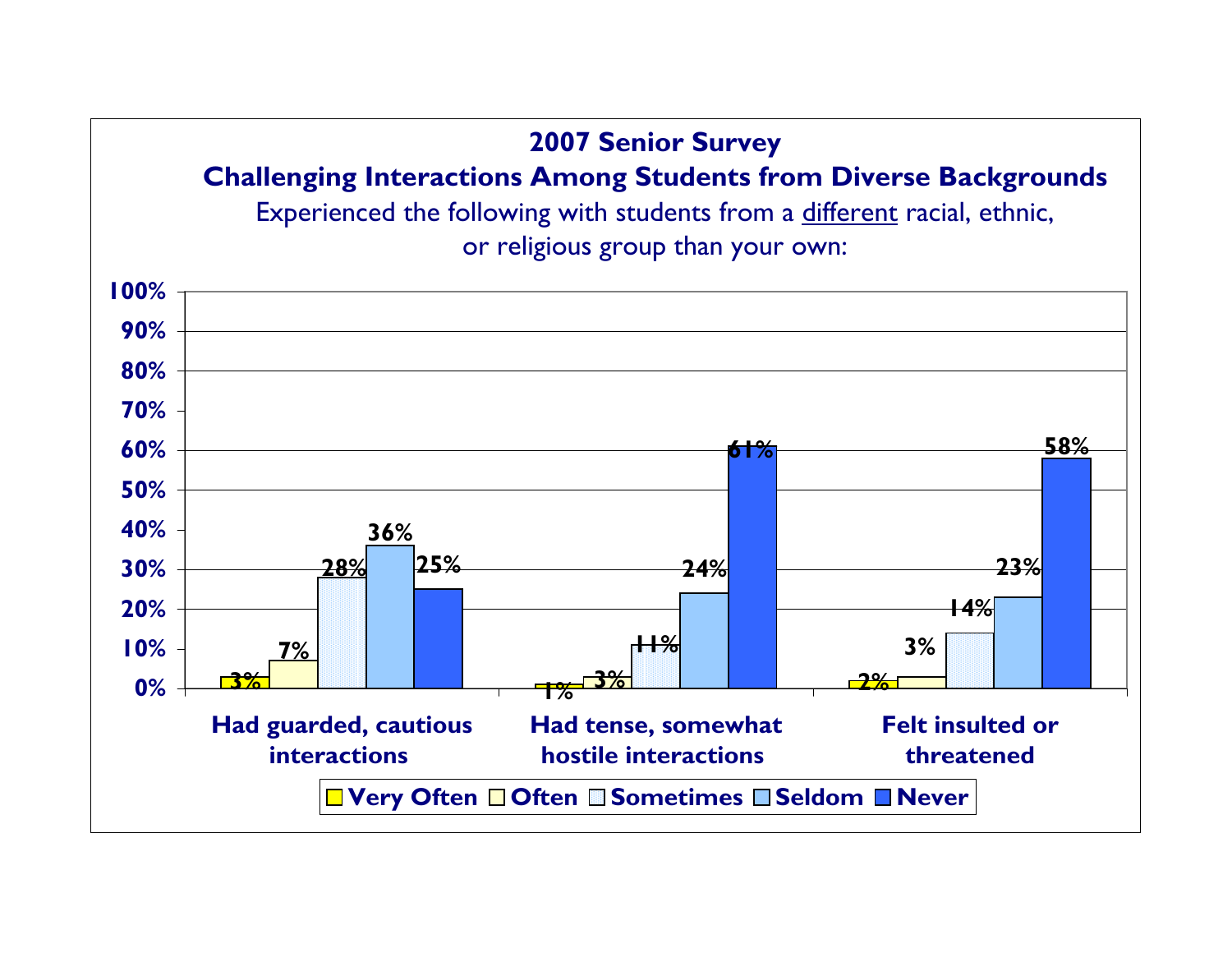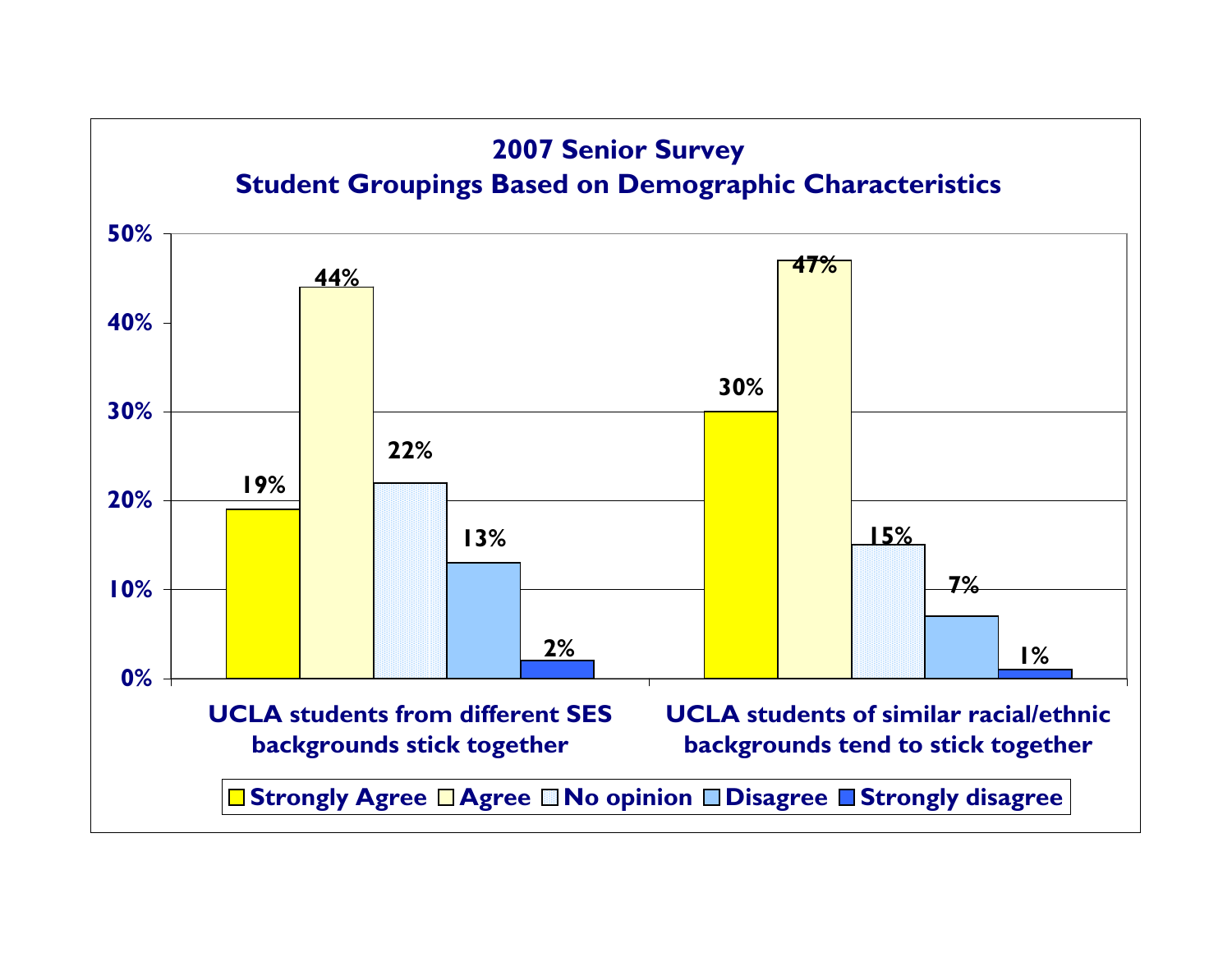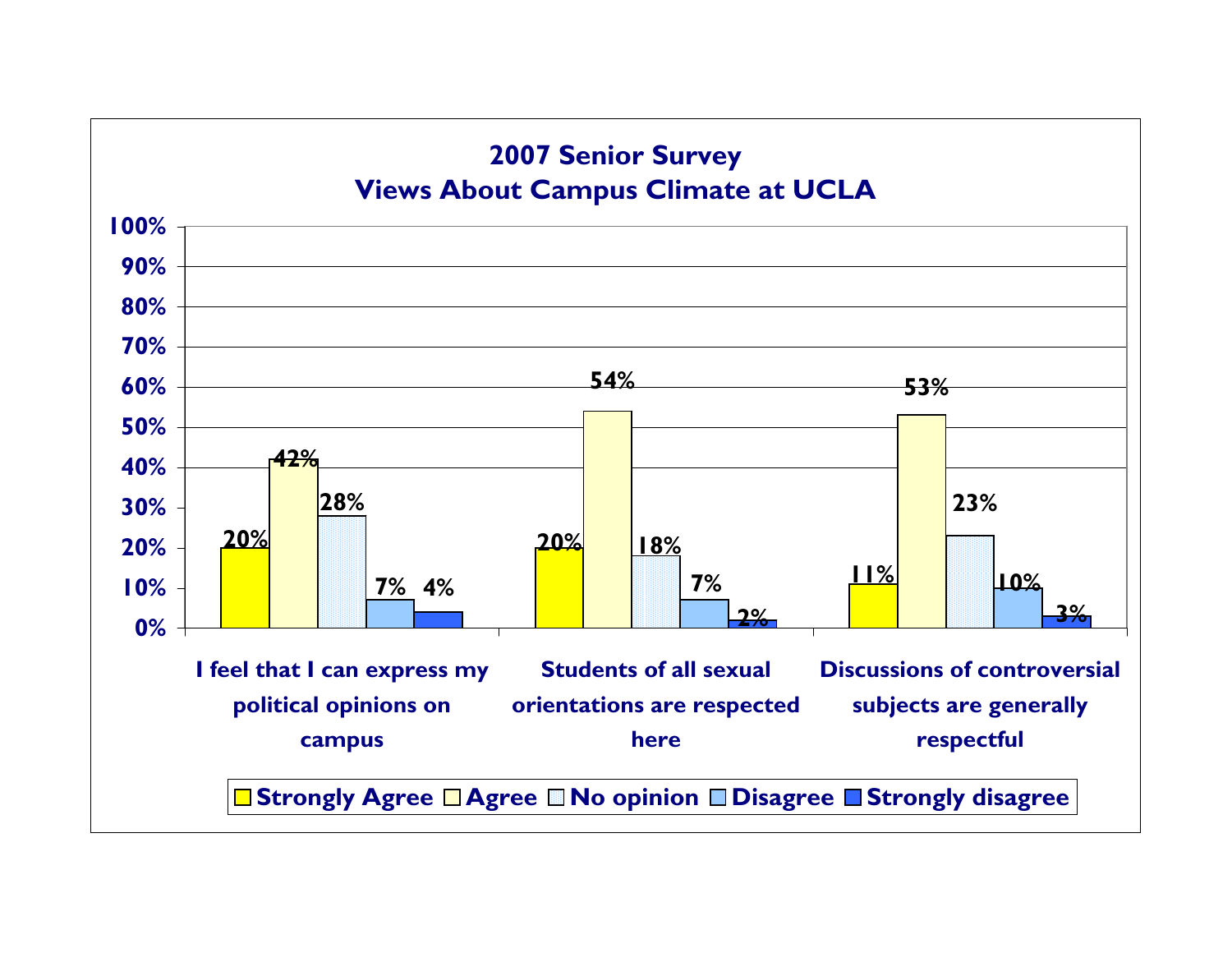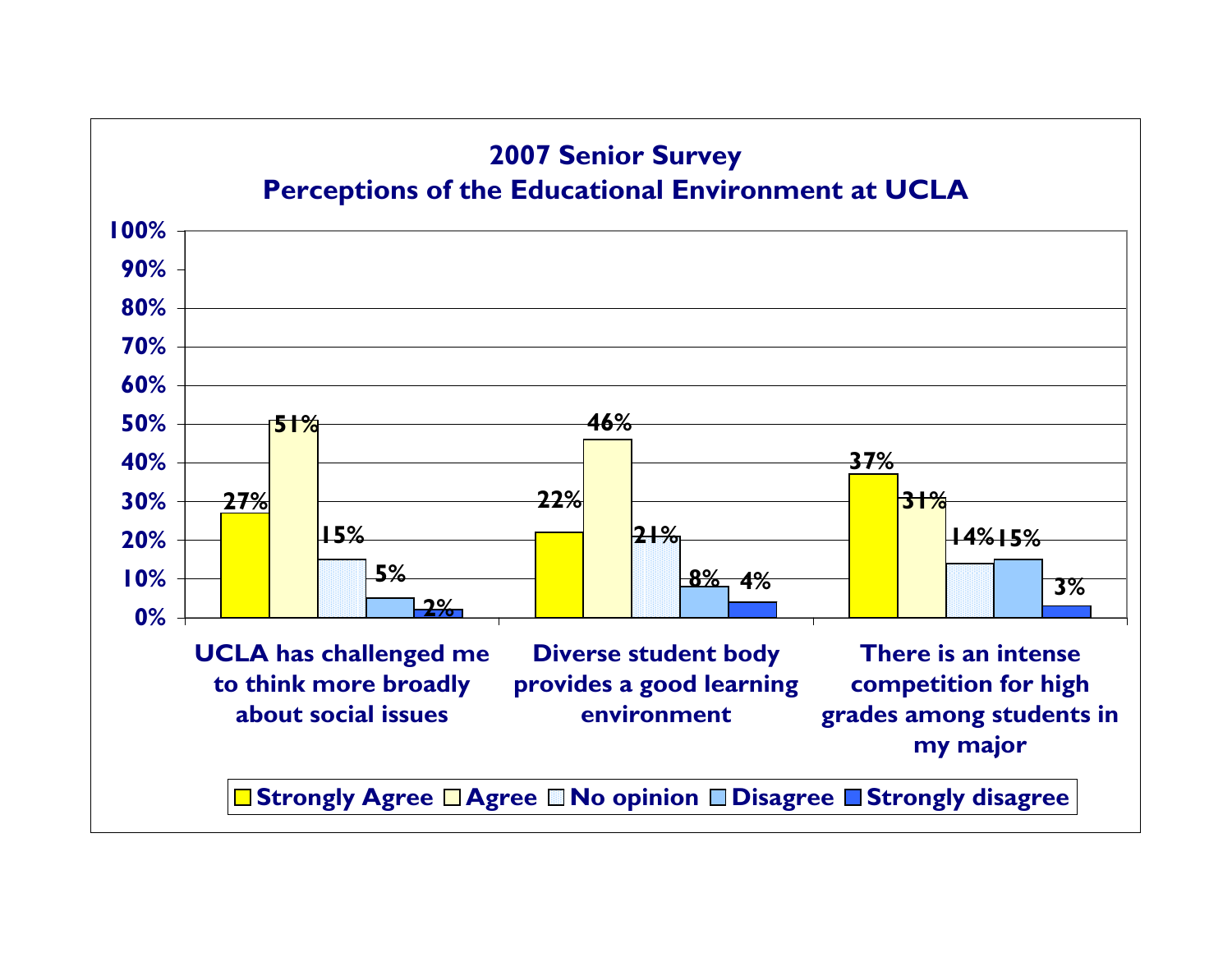## **2007 Senior Survey**

| Plans for employment after graduation:            | <b>Percent</b> |
|---------------------------------------------------|----------------|
| Am currently seeking employment                   | 39%            |
| Have secured full-time employment                 | 18%            |
| Am not currently seeking employment               | 14%            |
| Will take a year off                              | 12%            |
| Have secured part-time employment                 | 6%             |
| Will be self-employed                             | 4%             |
| Have accepted an internship or volunteer position | 4%             |
| Have joined the armed forces'                     | $< 1\%$        |
| <b>Other</b>                                      | 3%             |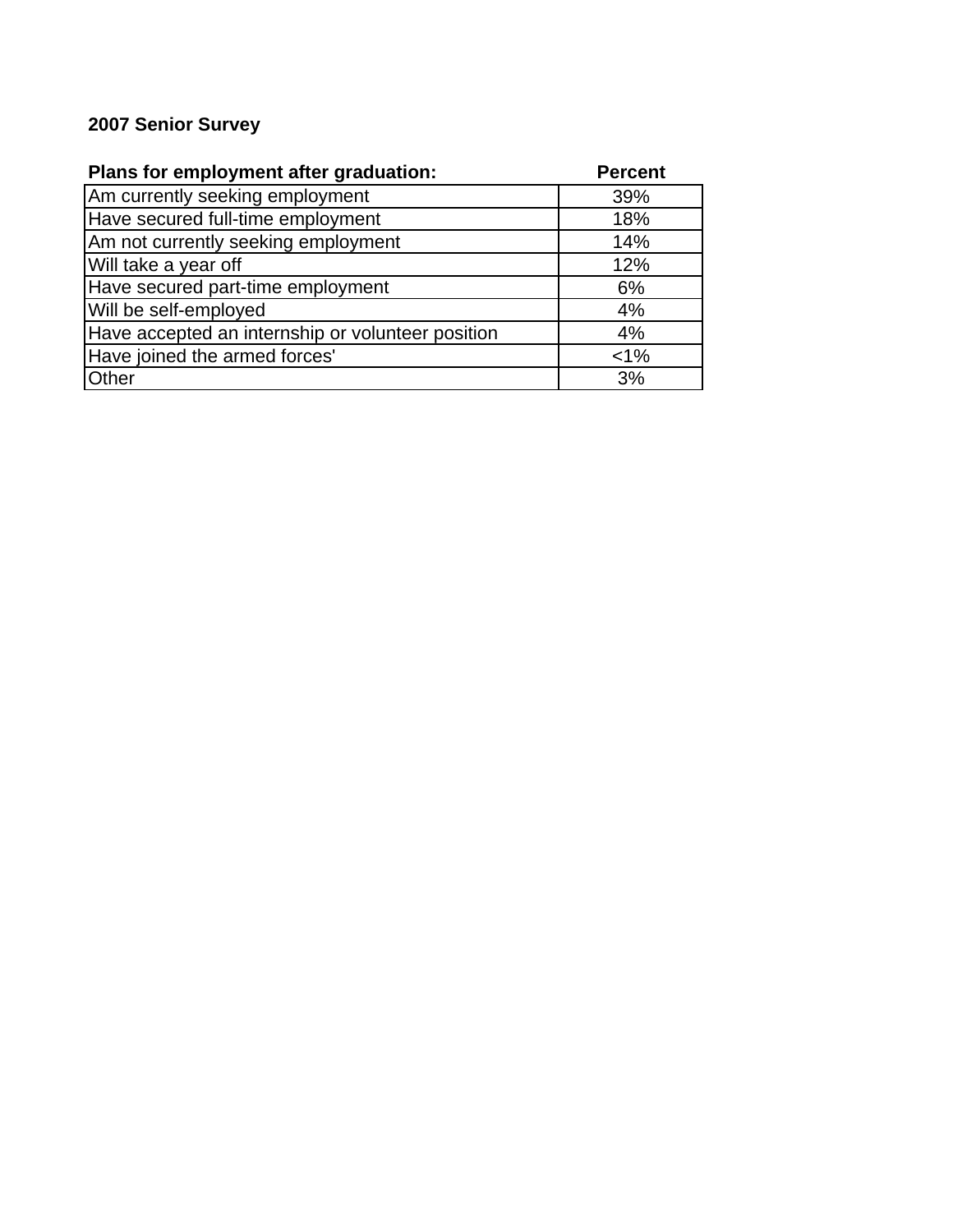## **2007 Senior Survey**

| Plans for future education after graduation:                       | <b>Percent</b> |
|--------------------------------------------------------------------|----------------|
| Intend to apply for graduate/professional school within 1-5 years  | 53%            |
| Will be attending graduate/professional school full-time           | 16%            |
| Am not seeking acceptance/do not plan to apply                     | 16%            |
| Am currently seeking acceptance for admission to                   |                |
| graduate/professional school                                       | 10%            |
| Will be attending graduate/professional school part-time           | 1%             |
| Have been accepted to graduate/professional school, but will defer |                |
| admission for at least one year after graduation                   | 1%             |
| Other                                                              | 4%             |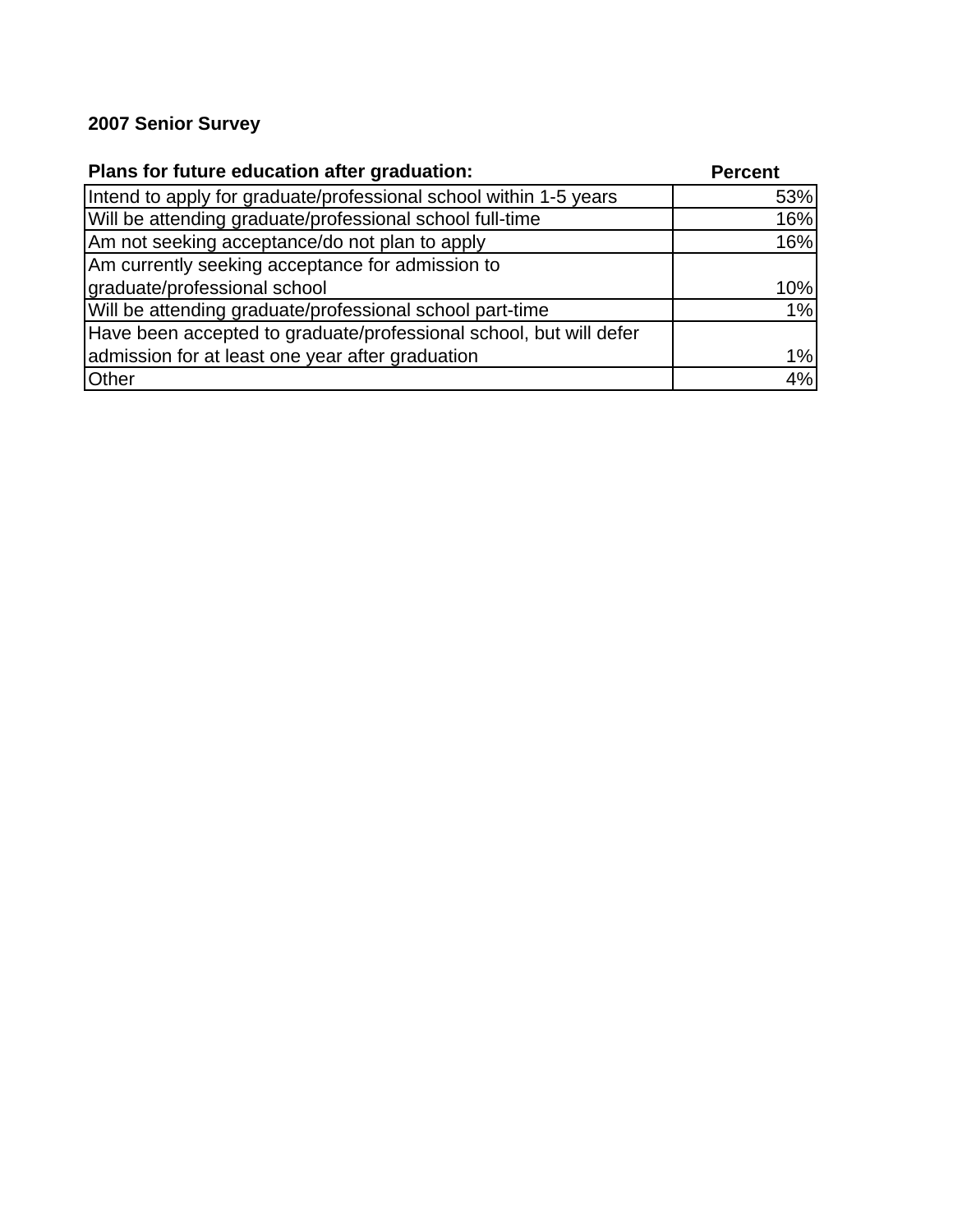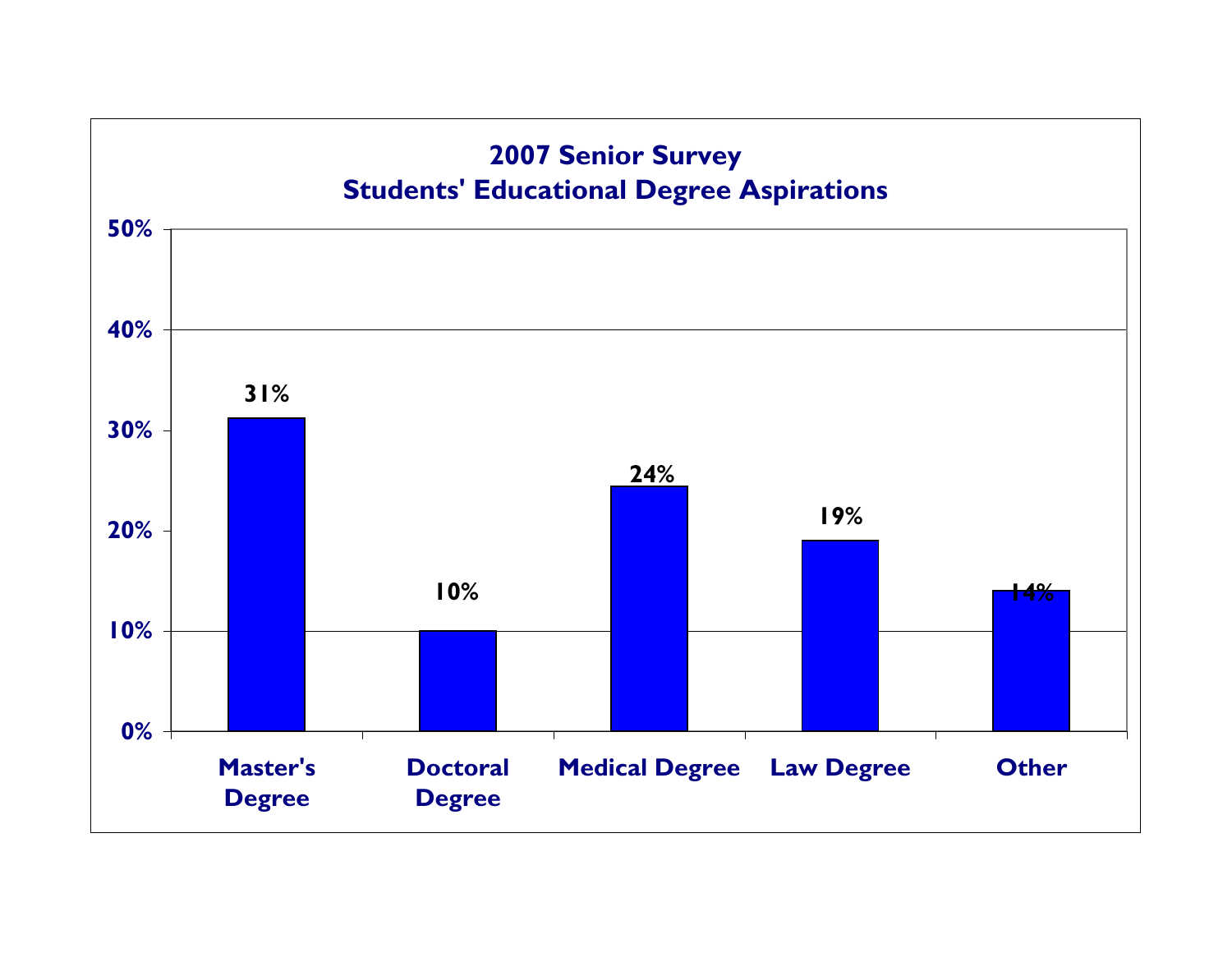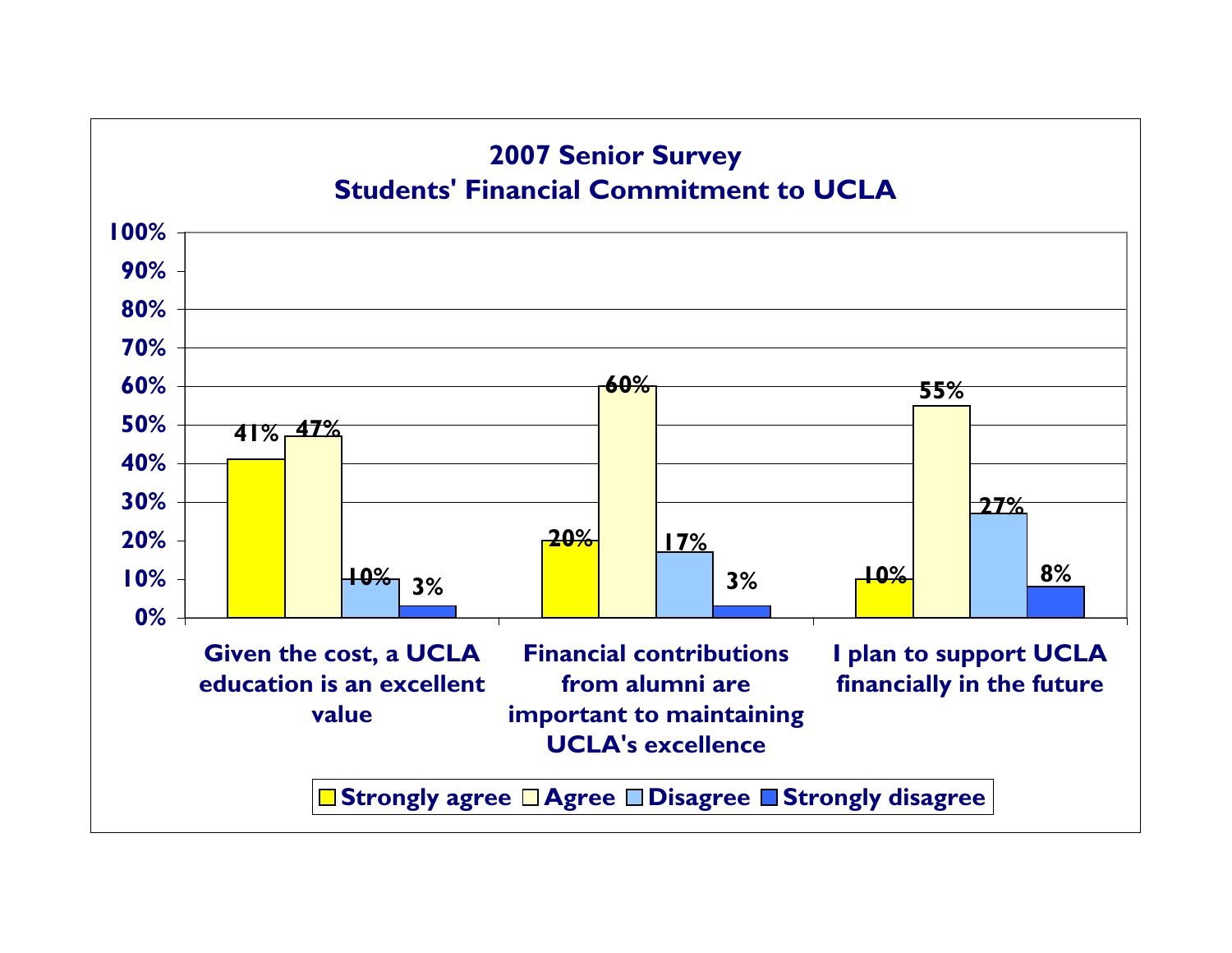